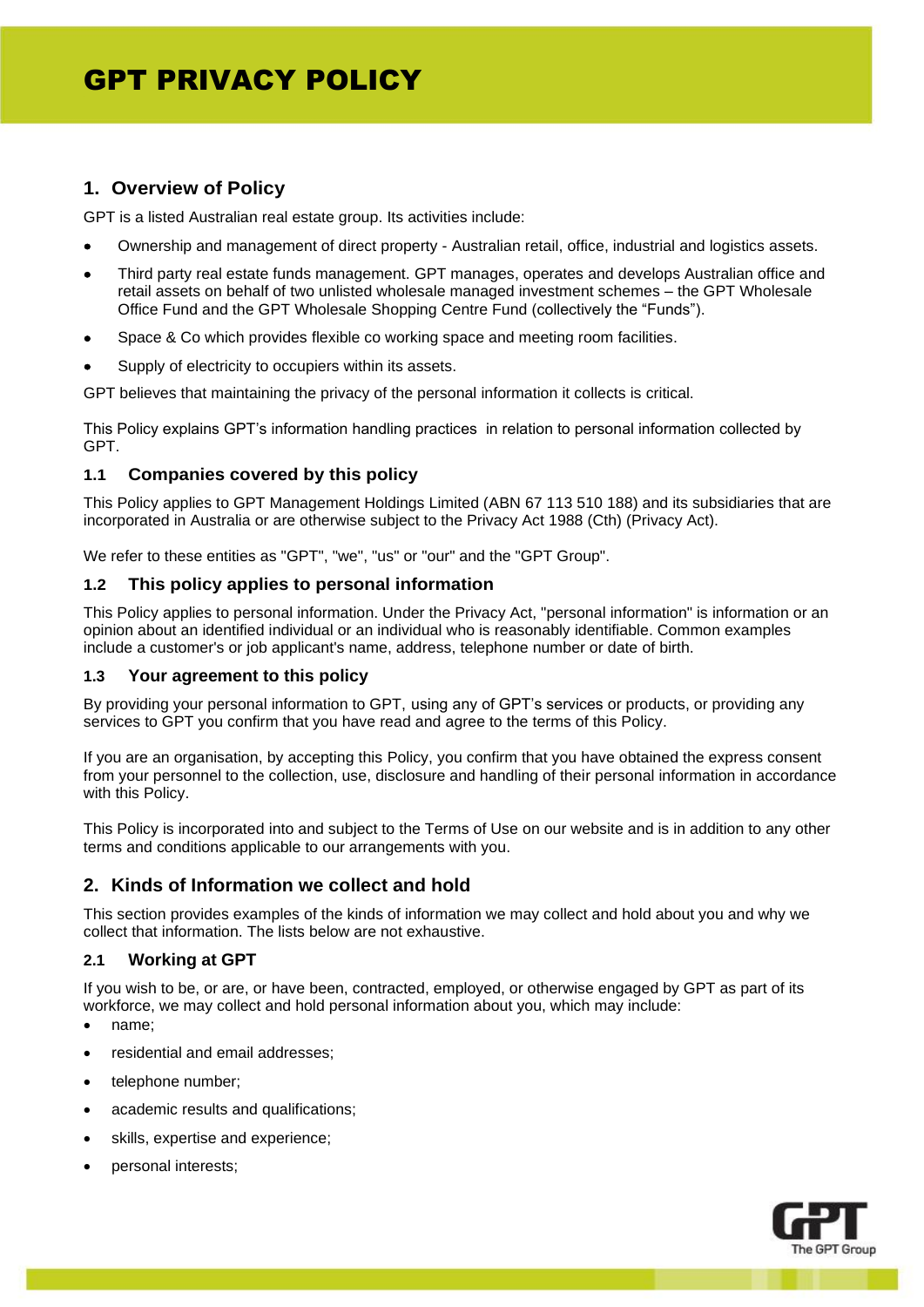- current salary and salary expectations; and
- screening checks (including background, national criminal record check, psychometric assessment reports, financial probity, identity, eligibility to work, vocational suitability, reference checking and whether you're a politically exposed or sanctioned person).

GPT requires background information as part of its assurance program on the identity, honesty and integrity of prospective and current employees. These checks may require us to:

- Collect information relating to your current or former employment or engagement including information about your training, disciplining, resignation, termination.
- Search government records and publicly available sources, including social media and other internet sources, for background information about you. We may also collect information about you through our employee referral program where someone you know recommends you to us.
- Disclose information about you to academic institutions, recruiters, screening check providers, professional and trade associations, law enforcement agencies, referees, your current and previous employers, regulators and other third parties.

Without access to your personal information we may not be able to progress considering you for positions with us.

For those working at GPT:

- We are required or authorised to collect your personal information under various laws including the Fair Work Act, Superannuation Guarantee (Administration) Act and Taxation Administration Act.
- We may exchange your personal information with your representatives (including unions if applicable) and our service providers including providers of payroll, superannuation, banking, staff benefits, surveillance and training services.
- We may monitor and record your communications and interactions with us (including email, telephone and online) and operate audio and video surveillance devices in our premises for purposes including compliance auditing, maintenance, security, dispute resolution, training and where email abuse is suspected.

Where applicable, we will rely on the "employee records exemption" in the Privacy Act and any other applicable exemptions in the Privacy Act or other relevant legislation. The employee records exemption means that in many cases, we are not bound by the requirements of the Privacy Act in relation to personal information we holds about our current or former employees (relating to their employment).

## **2.2 Tenants and occupiers**

We may collect personal information about you in relation to space in assets owned or managed by GPT, if:

- you are or have been a tenant or occupier of that space;
- you are employed or engaged by a tenant or occupier of that space;
- we provide products or services to you as a tenant or occupier of that space; or
- we have communicated with you about the possibility of you becoming a tenant or occupier of that space.

#### This includes:

- information about individual tenants/occupiers and their guarantors, as well as representatives of corporate tenants or occupiers.
- Contact and insurance details.
- ABN's.
- Bank account and credit card details.
- Other assorted financial, credit history and trading information.
- Information regarding your behaviour at our assets or at Space & Co, through: our video surveillance (see section 2.6); our security personnel; or our tenants, visitors and suppliers.

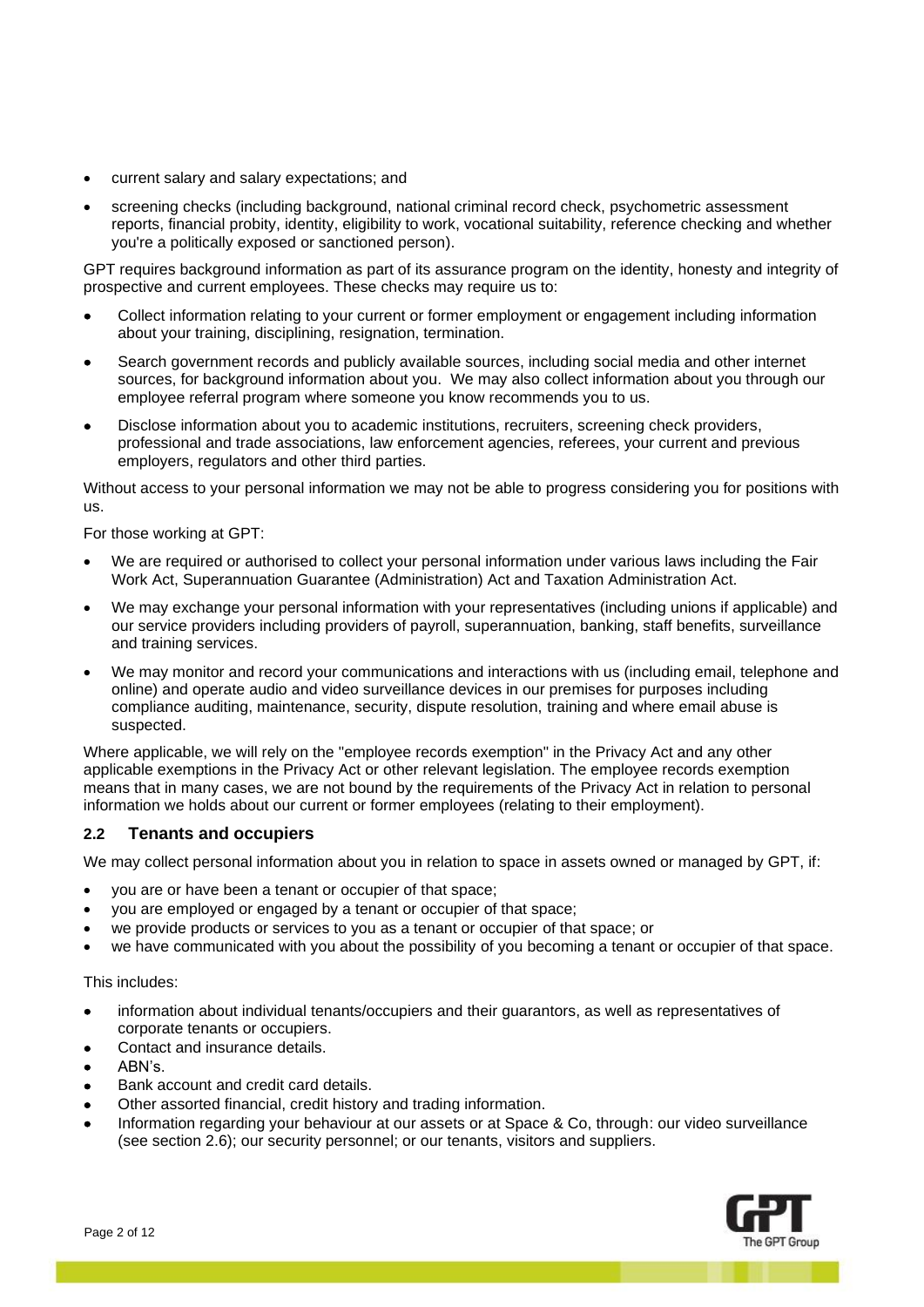We use this information to evaluate whether to enter into agreements with prospective tenants and occupiers, perform our obligations under our agreements and manage our relationships with our tenants and occupiers.

## **2.3 Customers and Visitors**

If you're a visitor to GPT's assets, a customer of a tenant or occupier of space in GPT's assets or if you are a customer of Space & Co, we may use your personal information to provide, administer, improve and personalise our services, process payments, communicate with you in relation to our services and to respond to your enquiries and complaints.

We may collect your personal information for the purpose of promoting public health, including to manage the risks of disease outbreaks and pandemics. This includes the collection of personal information for the purpose of maintaining adequate records for contact tracing for COVID-19.

As visitors or customers you may use: websites, mobile applications, social media and other online services (Online Services); register, login or subscribe to join our programs, including shopper programs (Member Programs); and purchase gift cards, participate in surveys or competitions and register for or use any of our services, including our carparks, guest wi-fi services, online ordering system and the hire of mobility aids and other equipment.

We may collect information regarding your online behaviour, including:

- Name, contact details, gender, payment details, and activity details relating to our Online Services and Member Programs.
- Our Online Services may include functionality that makes use of the hosting device's geographic position on approach and entry into a participating asset. This means that if you joined a relevant Member Program, and you use one of those Online Services, you may be located by us or our service providers and contractors by reference to the location of your device. We may use this functionality to locate and send you offers, discounts, promotions, advertising, products, services or other content on your device.
- Your responses to correspondence, promotions, giveaways and competitions, or if you win a promotion or competition at one of our assets, apply for an unclaimed prize or dispute a decision we make regarding a prize.
- The time, date and URL of each request for a page from our web server and other web servers.
- "Click stream" information from your use of our websites (such as information about areas of our websites you've accessed and the time and date of access);
- Doubleclick ad serving information from your use of our websites (such as information about whether a marketing campaign has been effective);
- Information about your interests and preferences relating to the use of our websites, our products and services and Member Programs; and
- Information from your computer or device details (including device identifiers, usage and location data) allowing us to: analyse trends, administer our websites, track your web navigation, and gather broad demographic information for aggregated use.

We may use cookies (pieces of data sent by a website to your computer and stored on the hard drive) to collect some of this information. Cookies allow a website to identify and interact with your computer mobile phone or other electronic device.

The information stored in cookies may be used to offer our products and services directly to you and customise and improve our websites. We don't use cookies to retrieve information that was not originally sent by us to you in a cookie.

You can set your browser to accept or reject all cookies, or notify you when a cookie is sent. If you reject cookies or delete our cookies, you may still use our websites.

Our Online Services and Member Programs may, from time to time, contain links to the websites and online services of other organisations which may be of interest to you. Those other organisations are responsible for

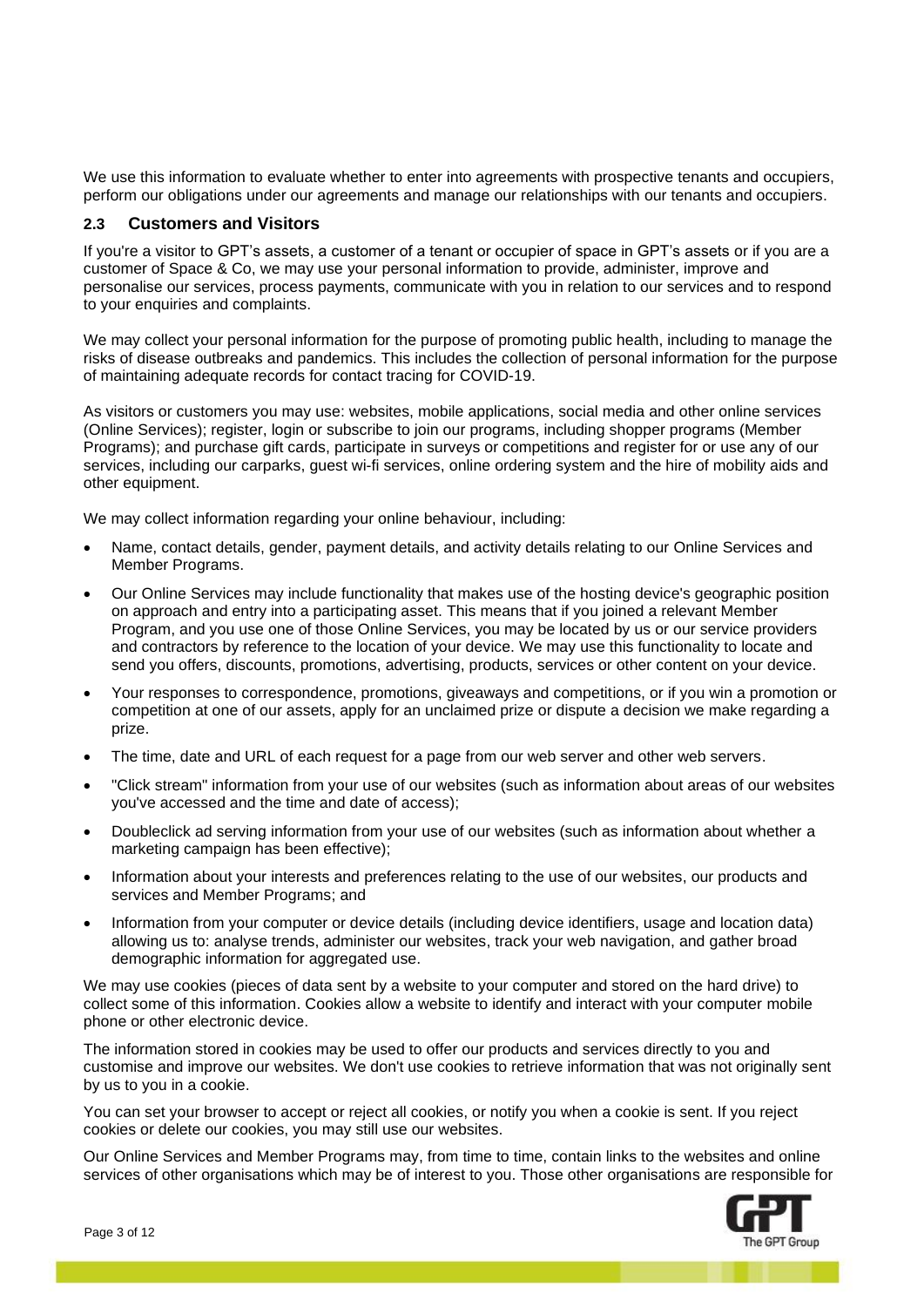their own privacy practices and you should check those websites and online services for their respective privacy policies.

We use social networking services such as Facebook, Twitter, Instagram and Snapchat to communicate with the public about our services or that of third parties. When you communicate with us using these services we may collect your personal information, but we only use it to help us to communicate with you. The social networking service will also handle your personal information for its own purposes. These services have their own privacy policies. You can access the privacy policies for Facebook, Twitter, Instagram and Snapchat on their websites.

We may also collect information, through our video surveillance (see section 2.6), our security personnel, employees or contractors, regarding:

- your behaviour at our assets or at Space & Co;
- details of incidents involving you at our properties including; details of an injury you sustain and banning notices;
- details of an enquiry or complaint that you raise with us; and
- records of your communications and interactions with us.

## **2.4 Investors**

Personal information collected from investors includes information such as name, date of birth and contact details, as well as security holding details and balances and tax file numbers.

This information is used to carry out registry functions including facilitating distribution payments and corporate communications such as financial results and reports.

We also collect information about subscribers to our "GPT email alert service" in order to provide updates from the GPT Group as they are posted on the GPT website.

GPT's Securityholder and Unitholder registers are maintained by external service providers Link Market Services Limited (for GPT itself) and BoardRoom Pty Limited (for the Funds).

Fund investors can find out more about how BoardRoom handles their personal information - contact details are at the end of this Policy.

GPT investors can find out more about how Link Market Services handles their personal information - contact details are at the end of this Policy.

In relation to the Funds, we may collect, use and disclose personal information about your officeholders and beneficial owners as required or authorised in connection with, and for the purpose of fulfilling, our obligations under the Anti-Money Laundering and Counter-Terrorism Financing Act 2006.

The personal information we may collect includes names, dates of birth, residential addresses, identification documentation and screening checks, and may be collected from you and from other sources including publicly available information and information service providers. We may exchange personal information with screening check providers located in Australia and government agencies, including, if required or authorised by law, agencies located overseas.

## **2.5 Suppliers of goods or services to GPT**

If you're a supplier of goods or services to GPT, or are employed or engaged by such a supplier, we may collect personal information about you, including:

- name;
- position;
- contact details, including business and email addresses and telephone numbers;
- background information about you including, for example, your criminal record and whether you're a politically exposed or sanctioned person;



• ABNs;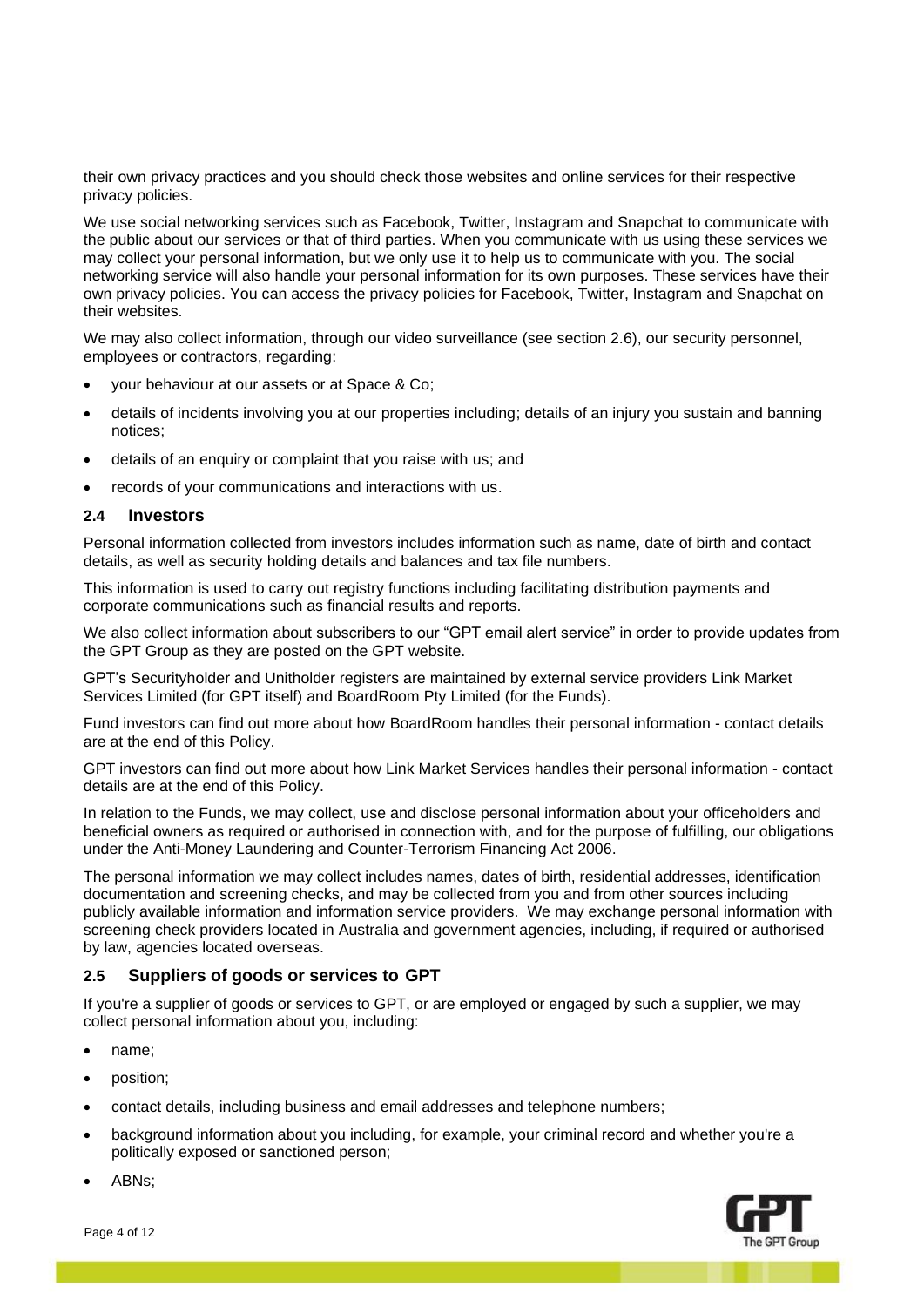- Insurances;
- Information as to financial standing and business experience, including credit history.

We may, for example, search government records and publicly available sources, including social media and other internet sources, for background information about you.

We require this information as part of our supplier due diligence activities.

Incorporated entities may provide GPT with the contact details of their employees in order for both of us to perform our obligations under our agreements.

## **2.6 Video Surveillance**

We may collect video surveillance footage at our worksites, premises and assets for reasons including:

- prevention of theft, serious harm or other illegal/undesirable activity, investigating customer disputes and coordination of emergency and alarm responses;
- identifying individuals for the purposes of investigating incidents.

CCTV recordings in car parks within GPT's portfolio may also collect licence plate details.

This surveillance is carried out using visual surveillance devices on a continuous and ongoing basis by our surveillance/security/compliance teams (or third parties).

## **2.7 Residential Purchasers**

If you purchase or express an interest to purchase an apartment, we may collect your contact details and information to verify your identify (name, date of birth, gender, address, email address, contact numbers), financial information (including bank accounts, credit card details, income and credit-worthiness), your preference in respect of products, services, facilities and lifestyle activities.

We generally collect your personal information directly from you. We may also collect information from third parties such as real estate agents, credit reporting bodies, law enforcement and government entities, marketing agencies, data collection and research organisations.

We use this information to respond to inquiries from you, tailor our product and services, take steps at your request to enter into a contract with you and if you make a purchase, for the performance of our obligations under a contract with you.

## **2.8 Website enquiries**

If you send us an enquiry through one of our websites including those maintained by our assets, we may collect your name, phone number and email address.

# **3. How we collect personal information**

We generally collect your personal information directly from you via one of our websites, cameras, apps or via telephone, by mail or in person. We may also collect information from a third party if it isn't reasonable or practical to collect it from you or if necessary to satisfy our legal obligations.

For example, we may collect your personal information from:

- Third parties that can help assess your risk to our business under the AML/CTF Act;
- A referee nominated by you when you apply for a job with us;
- Your employer if you're employed by a company that provides goods or services to us;
- Our related bodies corporate;
- Our share registry provider;
- Public sources (e.g. social media sites, Google and other websites), e.g. for the purposes of our AML/CTF Act compliance program;
- Any relevant Commonwealth, state or territory government authority or agency.

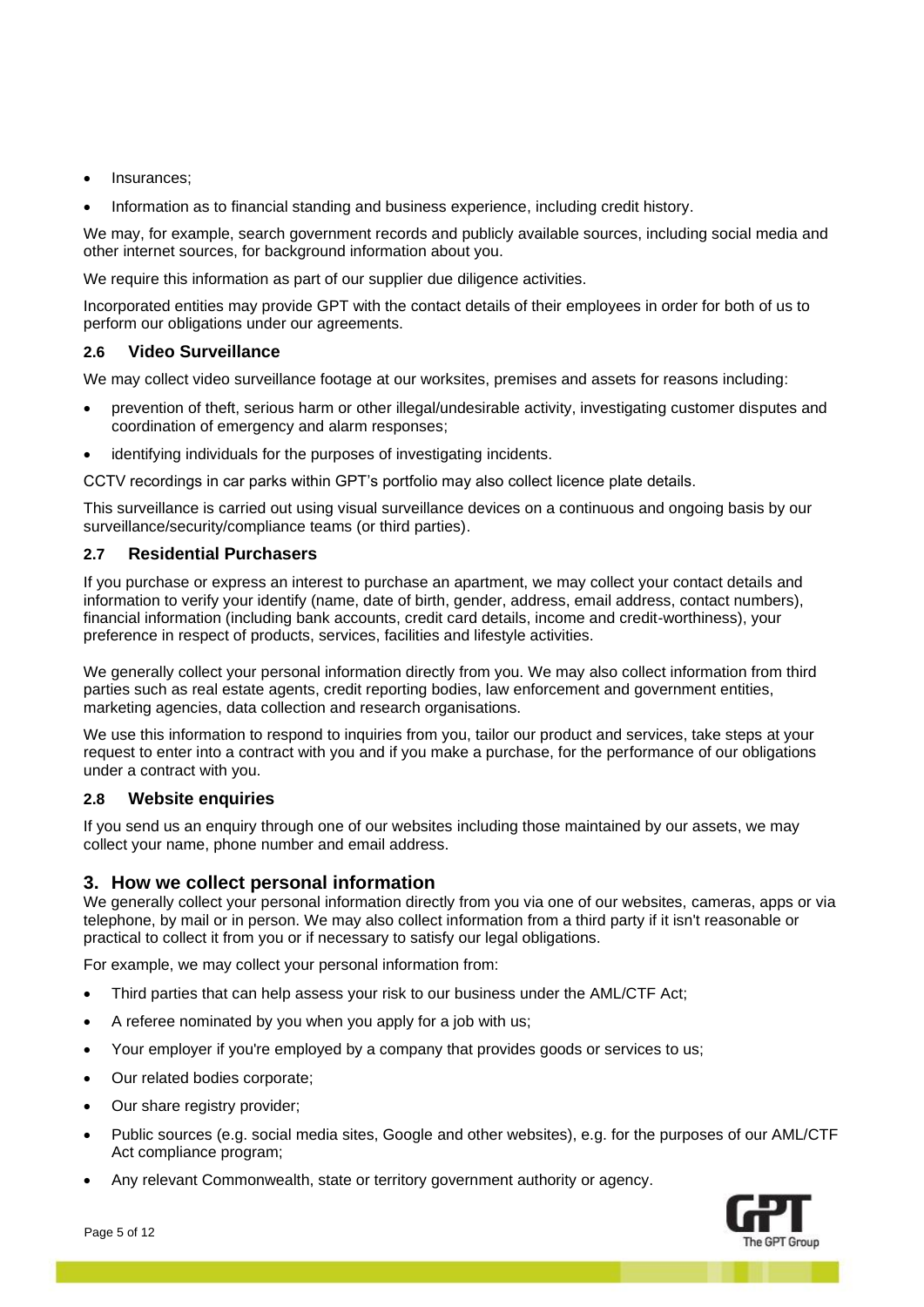To help us understand you better, we may combine personal information we hold about you with personal and non-personal information from different sources. For example, we may obtain demographic data from an information service provider to tell us about interests of people in your postcode and use it to help us predict which product and service might appeal to you. These sorts of activities may be conducted in connection with our Online Services and Member Programs as described above.

# **4. Why we collect personal information**

# **4.1 Reasons for collecting and holding personal information**

Our reasons for collecting and holding your personal information include:

- to evaluate whether a lease, licence or membership should be granted to a tenant or occupant and if granted to perform our/your obligations under those agreements;
- to provide you with goods, services or information about our and/or our tenants and occupiers goods or services, and process payment for such where applicable;
- to identify you and verify your identity;
- to develop, manage, administer, control and improve the quality of the products and services we provide;
- to enable us and selected third party partners to market products and services to you;
- to administer and manage the ownership of GPT securities or Funds' units (including entitlements to dividends and voting);
- to identify underlying beneficial owners of our securities;
- to consider you for employment (including future employment opportunities), if you apply for a position with us;
- to do business with our suppliers of goods and services (you may be a supplier, or employed or engaged by a supplier);
- to carry out research and analysis related to our products and services;
- to maintain security at our assets;
- to investigate and deal with unlawful activity and misconduct;
- to assist our tenants and occupiers with the management of their premises;
- to protect our rights and property as well as those of our tenants and customers;
- in order to comply with a legal obligation or to establish, exercise or defend legal claims;
- in order to promote public heath, including to manage the risks of disease outbreaks and pandemics;
- to identify your behaviours, habits and preferences;
- to assist you with enquiries, complaints or service requests;
- to notify you if you have won a competition, promotion or prize;
- in relation to services providers, to enable us to perform our obligations under our agreements with you/the company you are employed by and to assist us to manage our relationship with you/the company you are employed by
- any other purpose required or permitted by law. For example we may be required to collect personal information,

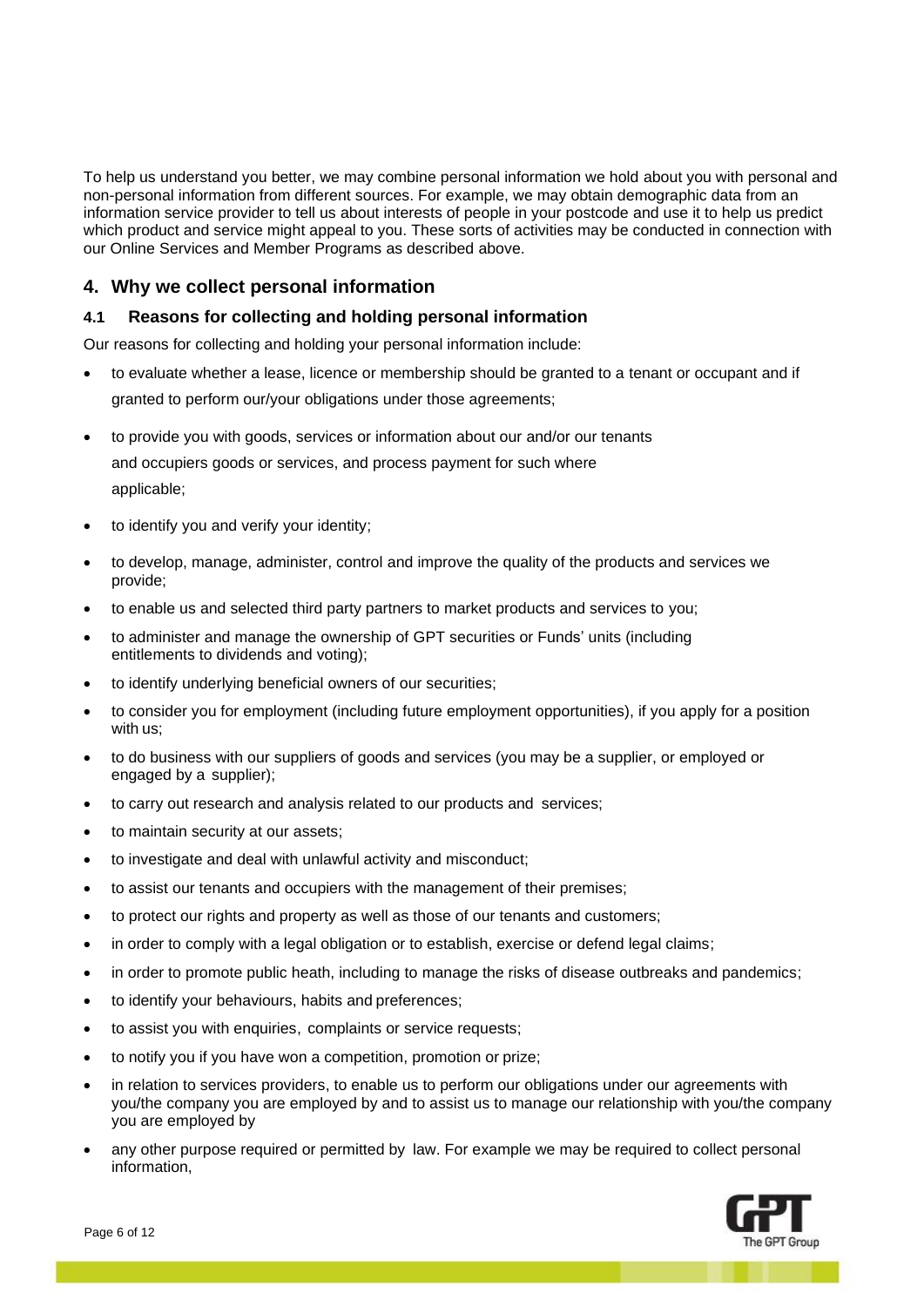- $\circ$  under the AML/CTF Act (we may collect personal information for the purpose of implementing our AML/CTF Act compliance program for the Funds); and
- $\circ$  for the purpose of investigations by law enforcement agencies like the Police (State and Federal) and other state and commonwealth agencies Eg Fair Work Ombudsman.

### **4.2 What happens if we don't collect personal information**

Unfortunately, if we're unable to collect your personal information, we may not be able to provide our products and services to you, or consider you for employment. We may also be unable to issue or administer any GPT securities or Fund units you have or have applied for. For example:

- if you refuse or are unable to provide further information we're required to collect under the AML/CTF Act, may not be able to accept your investment in the Funds;
- if you don't provide sufficient information about your identity, qualifications and experience we may not be able to consider you for employment or engagement with us; and
- if you hold GPT securities and don't provide relevant personal information:
	- we may not be able to pay you dividends;
	- $\circ$  we may not be able to send you important shareholder communications, such as proxy forms or annual reports; and
	- $\circ$  vou may not be able to vote on resolutions at our annual general meetings.

## **5. How we use and disclose personal information**

Information about how and to whom we use and disclose personal information is set out below. This list is not intended to be exhaustive and there may be other third parties to which we give your personal information (for example, professional advisors or insurers) where required or permitted by law.

#### **5.1 Our employees and contractors**

We may disclose personal information to our employees and contractors, but only as needed to perform their jobs or provide their services (they have obligations to treat the personal information they access as confidential).

## **5.2 Public relations**

If you win a major prize, we may give your details to external publicity businesses for reasonable promotional activities. We will ask for your consent before we do this, and you can choose not to have your name disclosed in this way.

#### **5.3 Service providers**

We may disclose personal information to service providers that assist us to:

- provide, manage and administer our products and services, our business and our business systems (including mailing houses, our share registry provider, printers, public relations and advertising agencies, providers of customer relationship management (CRM) and affiliate management services, auditors, lawyers, providers of fraud detection services, IT technicians and software providers, IT consultants, website developers, data centre providers);
- develop and market our products and services (including market research analysts);
- assess risks under the AML/CTF Act;
- manage any loyalty programs we may operate (including updating points balances, identifying any free, bonus or promotional points owing to members, and sending members information);
- comply with industry standards, and securely manage processing of your credit card payments and storage of your credit card details;

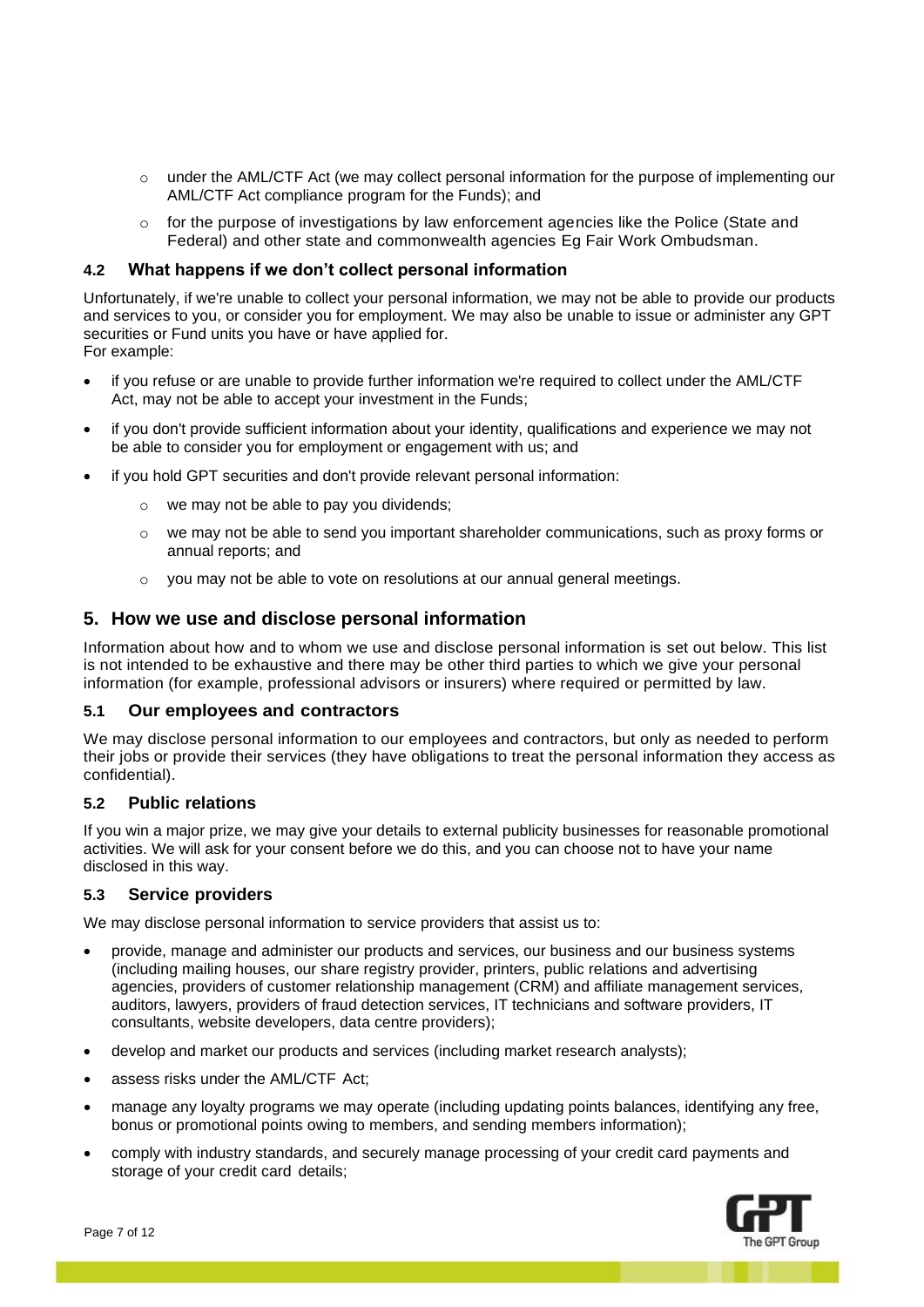- analyse trends and aggregated demographic information, and target your interests; and
- inspect, cleanse, transform and model such personal information for the purpose of discovering useful information, informing conclusions, and supporting decision making within GPT, whether or not you are a current supplier, customer, employee or contractor.

We may also exchange personal information with our service providers and contractors such as organisations who provide archival, auditing, professional advisory (including legal, accounting and business consulting), debt collection, banking, online payment processing, marketing, advertising, communication, mail house, delivery, recruitment, call centre, contact management; technology, research, analytics, utility, cleaning and security services.

## **5.4 Tenants and Occupiers**

We may disclose personal information to our tenants and occupiers, but only to the extent it is necessary to provide you with and/or process payment for goods, services or information.

## **5.5 Regulators/industry bodies**

We may disclose your personal information to:

- regulators and law enforcement agencies (including those responsible for enforcing the AML/CTF Act);
- respond to an enquiry from a government agency under state, territory or Commonwealth laws: or
- State, Territory or Commonwealth health agencies or officers to promote public health, including to manage the risks of disease outbreaks and pandemics (for example to enable contact tracing for COVID-19).

## **5.6 Related corporations**

We may disclose personal information to our related bodies corporate:

- so they can comply with their obligations under laws and regulations;
- for legitimate employment-related purposes (as determined reasonably by us);
- as otherwise required or permitted by law.

## **5.7 Replacement providers**

If we:

- transfer responsibility for providing a product or service to another business; or
- stop providing a product or service (or limit it), and another business continues to offer a similar product/service,

we may disclose personal information to the other business so the product or service can continue to be provided to you or the other business can offer you a similar product or service. By agreeing to the terms and conditions for the provision of the product or service you consent to this disclosure, but you may withdraw that consent at any time – by sending an email to the Privacy Officer (see section 7 for contact details).

## **5.8 Protection of people and our rights and property**

We may use and disclose your personal information where we reasonably believe it's necessary to protect any person or our rights or property.

## **5.9 Direct debit and credit card details**

If you provide us with your direct debt or direct credit details for the purposes of payment for a product or service, we may disclose those details to our bank.

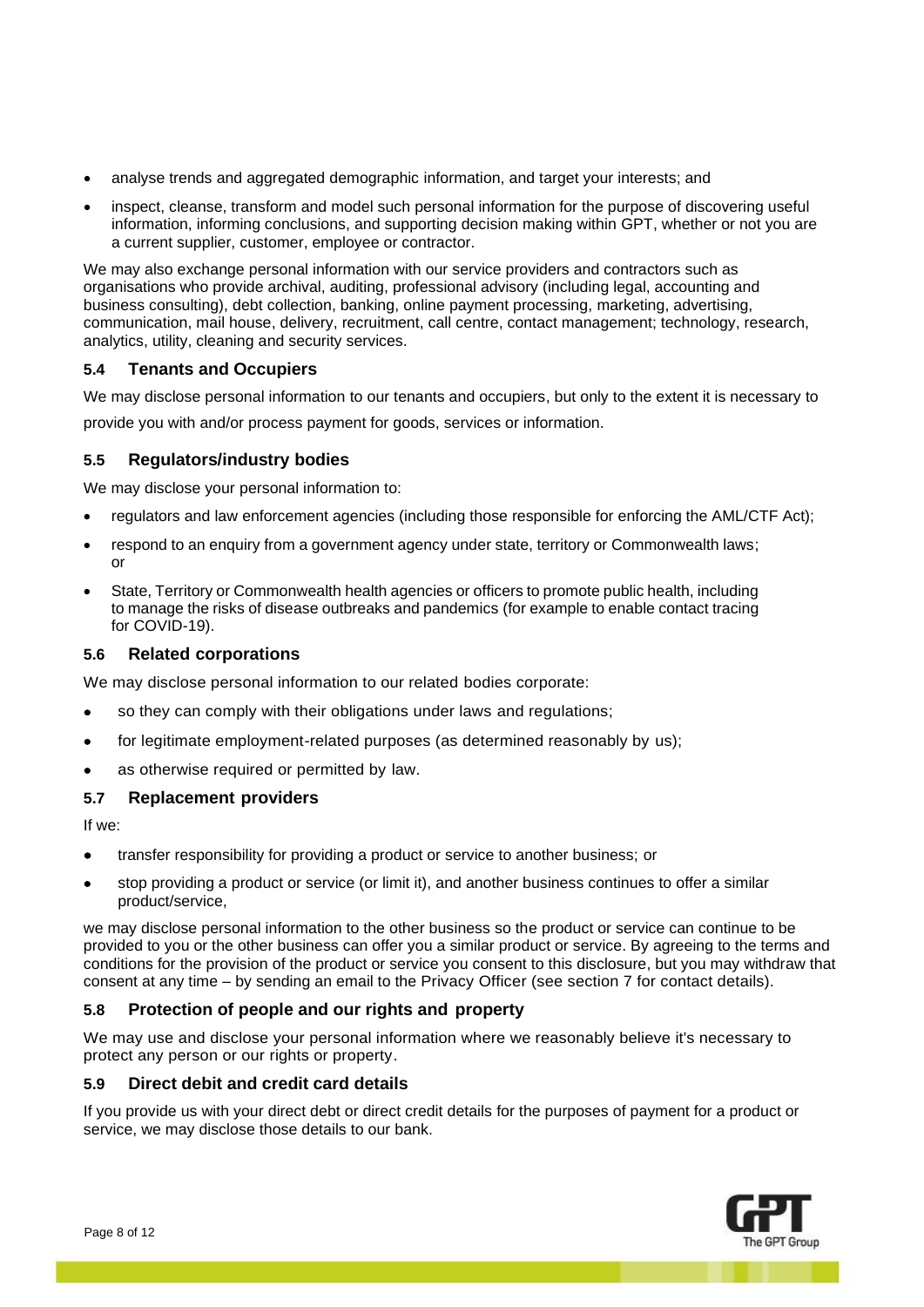# **6. STORAGE AND SECURITY OF PERSONAL INFORMATION**

GPT regards the security of personal information as a priority and uses a number of physical and electronic means to protect it.

We hold personal information in physical files, computer systems or in a database held by us and by service providers on our behalf.

We take reasonable precautions to protect the personal information we hold from misuse, interference and loss, unauthorised access, modification or disclosure.

These may include, for example, the protection of passwords using industry standard encryption; measures to preserve system security and restrict unauthorised access; and back-up systems to reduce the risk of accidental or malicious loss of data. We may use third party providers to store personal information electronically and we take reasonable steps to ensure this information is held securely.

Unfortunately, there's always risk involved in sending information through any channel over the internet. You send information over the internet entirely at your own risk.

Securityholder information for GPT and the Funds are held by the relevant Registries in accordance with registry arrangements which require such information to be held securely.

Personal information is retained for as long as it is necessary for the identified purposes, to the extent necessary for purposes reasonably related to those identified purposes (for example, resolving disputes) or as required by law.

# **7. HOW CAN I ACCESS AND CORRECT MY PERSONAL INFORMATION?**

# **7.1 Access**

You have a right to ask for access to the personal information we hold about you. Please contact the Privacy Officer at:

| Level 51, 25 Martin Place, Sydney, NSW 2000 | Telephone: +61 2 8239 3777 |
|---------------------------------------------|----------------------------|
| Email: company.secretary@gpt.com.au         |                            |

Your personal information will usually be available within 30 days of your request. If there's a fee for accessing your personal information, we'll confirm the amount before providing the information.

In some circumstances we may decline or be unable to grant you access to your personal information, for example, if the release of your personal information would have an unreasonable impact on the privacy of others or we no longer hold your personal information.

We may require evidence of your identity as part of the process of providing you with access to your personal information.

## **7.2 Corrections**

We will take reasonable steps to ensure the personal information we collect about you or that we use or disclose is accurate, up-to-date and complete. Please let us know if there's a change to any of the details you have given to us.

You have a right to ask us to correct the personal information we hold about you. Please contact the Privacy Officer (see contact details above in section 7.1)

It's not always possible to remove or modify information in our databases, but we will take reasonable steps to correct your personal information to ensure that it's accurate, up-to-date, complete, relevant and not misleading.

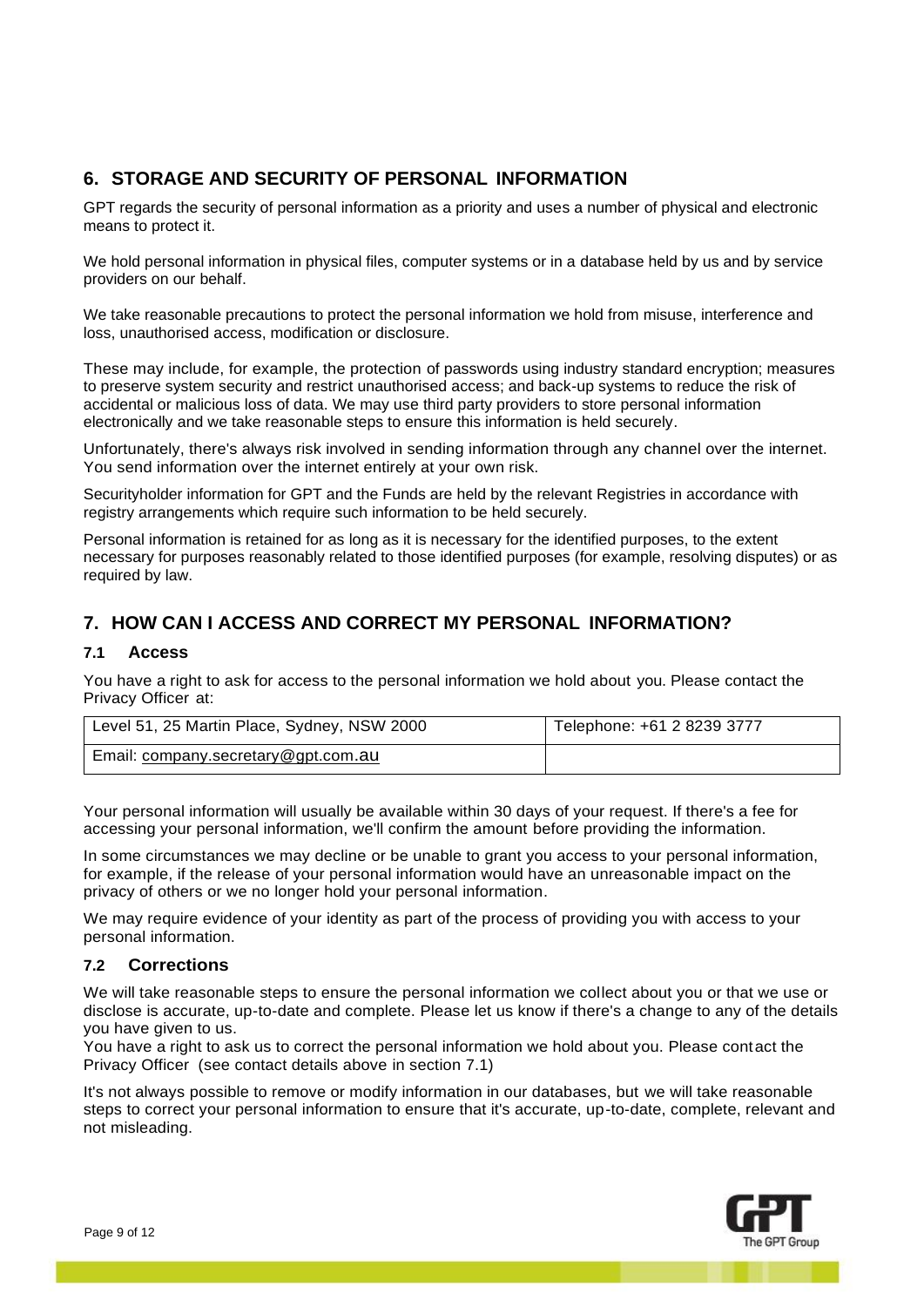If we decline to make your requested correction, you may request us to attach to your personal information a statement that it is inaccurate, out-of-date, incomplete, irrelevant or misleading. We will take reasonable steps to do this.

If we disclosed your personal information to a third party before correcting it, you may request us to notify the third party of the correction we've made. We will take reasonable steps to do so unless this would be impractical or unlawful.

We won't charge you to request a correction, for making a correction or for attaching a statement to a record.

# **7.3 Registry**

Please contact our registry if you are an investor and would like to find out how the registry handles your personal information or request a change to the information that the registry holds

#### **GPT Investors - Link Market Services Limited**

| Locked Bag A14 Sydney South NSW 1235        | Telephone (outside Australia): +61 2 8280 7176 |
|---------------------------------------------|------------------------------------------------|
| Email: registrars@linkmarketservices.com.au | Freecall (within Australia): 1800 025 095      |
| Website: www.linkmarketservices.com.au      |                                                |

#### **Wholesale Fund Investors – Boardroom Pty Limited**

| GPT Box 3993 Sydney NSW 2001          | Telephone (within Australia): 1300 721 603     |
|---------------------------------------|------------------------------------------------|
| Email: gpt@boardroomlimited.com.au    | Telephone (outside Australia): +61 2 9290 9600 |
| Website: www.investorserve.com.au/gpt |                                                |

# **8. MAKING COMPLAINTS**

If you have a concern about how we've handled your personal information, please let us know so we can address the problem. You can contact the Privacy Officer (see contact details in section 7.1).

To lodge a formal complaint, please send details to the Privacy Officer in writing. We'll attempt to respond within a reasonable time, usually 30 days. GPT treats all privacy complaints seriously and any complaint will be assessed by our Privacy Officer with the aim of resolving the issue in a timely and efficient manner. We request that you cooperate with us during this process and provide us with any relevant information that we may need to investigate the complaint.

If your complaint is not resolved by our Privacy Officer, you can refer it to the Office of the Australian Information Commissioner. The contact details are:

Office of the Australian Information Commissioner

GPO Box 2999, Canberra ACT 2601, Australia

Phone: 1300 363 992

Fax: 02 9284 9666

Website: [www.oaic.gov.au](http://www.oaic.gov.au/)

# **9. DISCLOSURE OF PERSONAL INFORMATION OVERSEAS**

We may disclose your personal information to recipients located outside Australia that provide services to us. For example, we may disclose your personal information to third parties who are located in countries like Singapore, the United States of America, Hong Kong, Germany, the Netherlands, Belgium and India, who provide cloud and data storage services, IT support services and other third party services to us. When you communicate with us through a social network service such as Facebook,

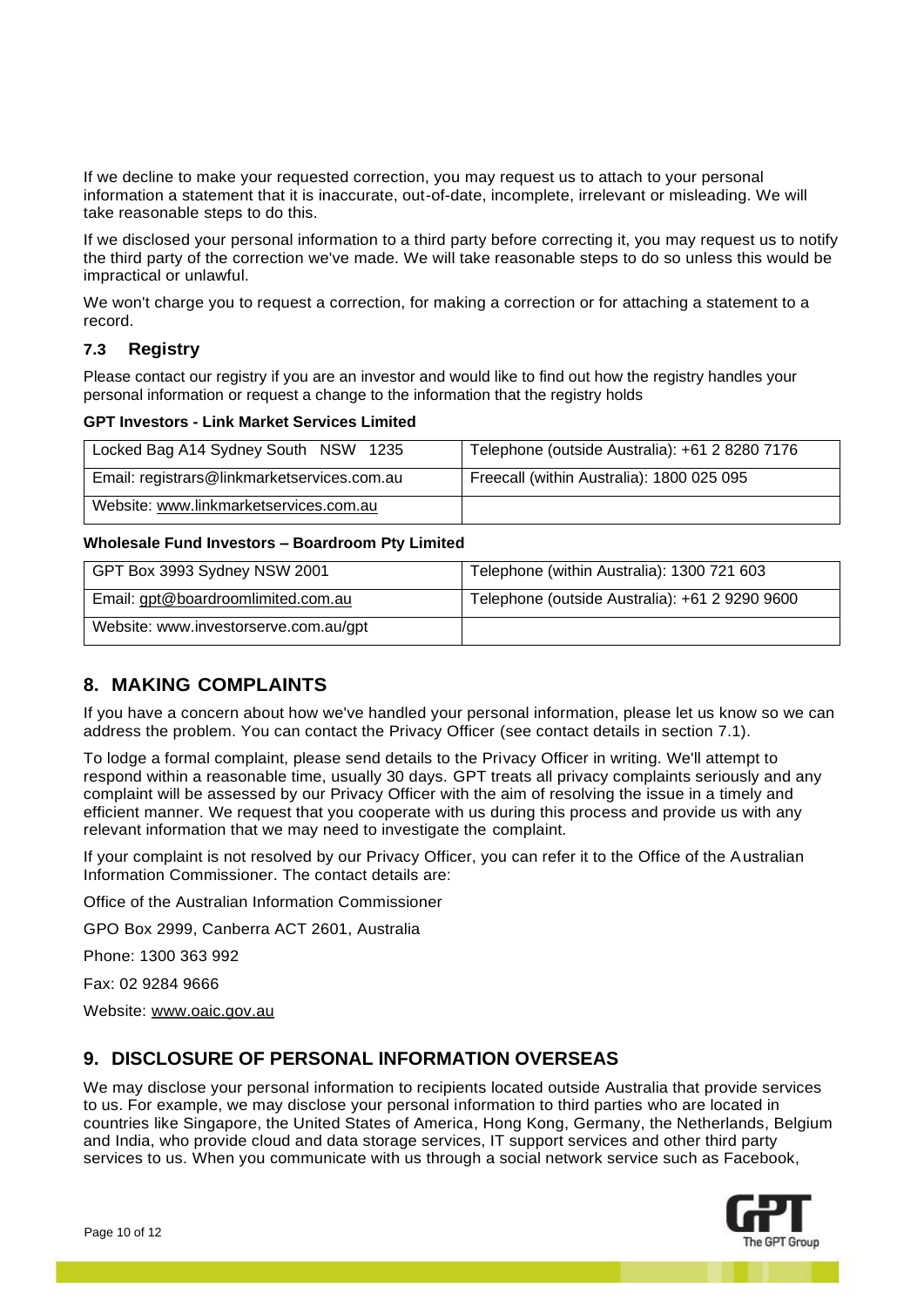Twitter, Snapchat, the social network provider and its partners may collect and hold your personal information overseas.

However, we only disclose personal information to an overseas recipient if:

- We've taken reasonable steps to ensure that recipient does not breach the Australian Privacy Principles (other than APP 1):
- We reasonably believe that:
	- a law or scheme in the country of the recipient includes requirements that are substantially similar to the requirements of the Australian Privacy Principles; and
	- you can take action to enforce that law or scheme; or
- The Australian Privacy Principles otherwise allow it.

## **10.SENSITIVE INFORMATION**

We won't collect sensitive information, such as your:

- Racial or ethnic origins.
- Political opinions.
- Religious or philosophical beliefs.
- Sexual orientation or practices;
- Criminal record; or
- Health information

unless it's:

- given with your consent and it is reasonably necessary for one of our functions or activities. Without limitation, you consent to us collecting and using sensitive information about you where we need it;
- disability tha<mark>t needs to be accommodated in the workplace</mark>; in relation to you working with (or applying to work with) GPT, e.g. health information relating to a
- otherwise for a purpose identified in this Policy; or
- required or authorised by law.

If we do collect Sensitive information we will do so with the express consent of the individual and in accordance with the Privacy Act.

# **11.HOW LONG CAN WE KEEP YOUR PERSONAL INFORMATION?**

If we:

- no longer need to use or disclose your personal information for any purpose that's authorised under the Australian Privacy Principles, this Policy, or otherwise in writing; and
- is not legally required to retain that information,

then we will take reasonable steps to destroy the personal information or ensure it is de- identified.

# **12.REVIEW OF POLICY**

We will review this Policy periodically and may modify and update it at any time. Changes to this Policy will come into effect immediately upon such changes being uploaded on our website, so we encourage you to check this policy from time to time.